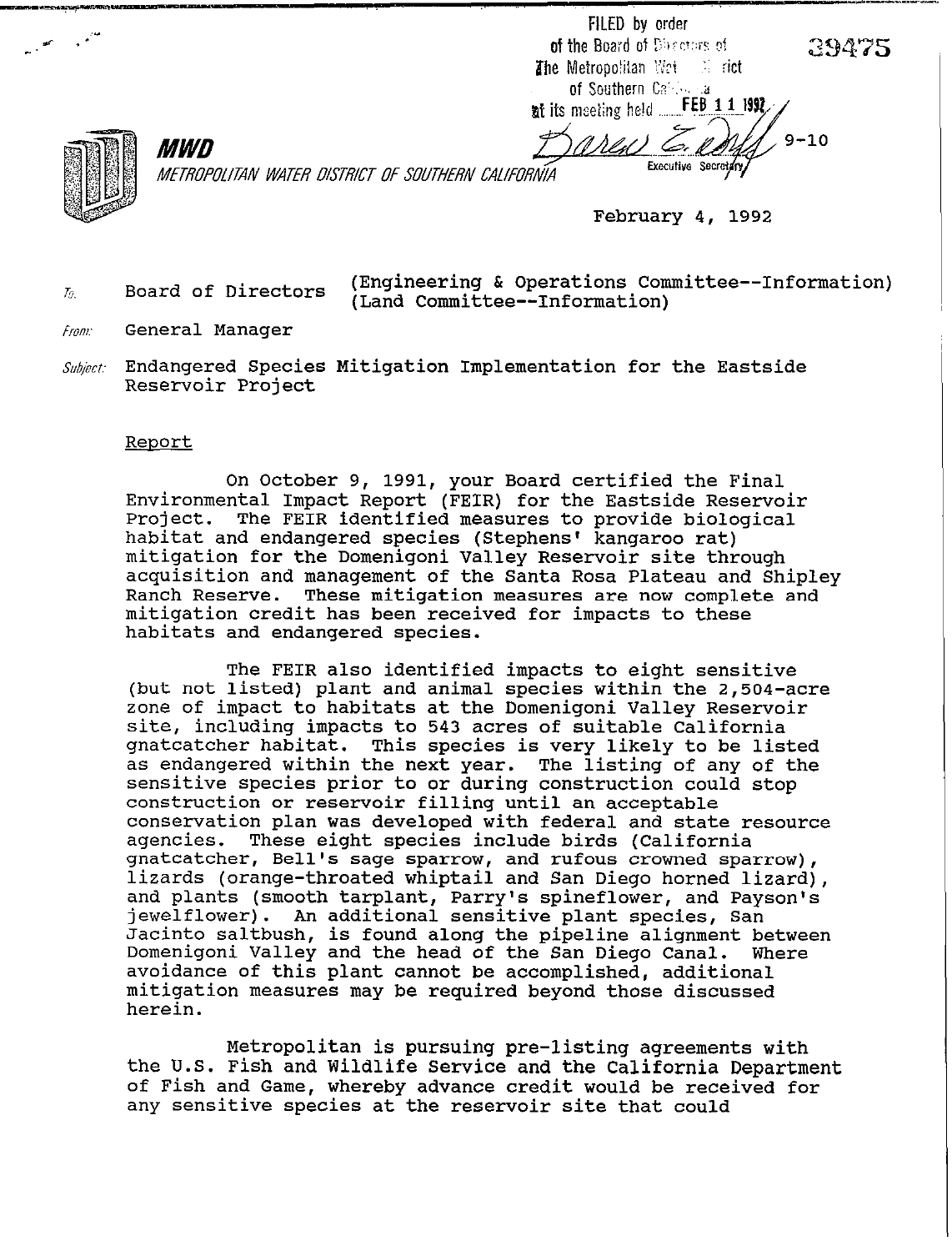## Board of Directors **February 4, 1992**

 $\frac{1}{2}$  ,  $\frac{1}{2}$  ,  $\frac{1}{2}$ 

**potentially be listed as endangered during the life of the project. These agreements are intended to provide Metropolitan the maximum assurance possible under the endangered species laws**  that incidental "take" of species can occur should they become **listed. However, it is not totally certain that all endangered species issues will be resolved through thee agreements.** 

**The pre-listing agreements would involve the placement of conservation easements over approximately 5,500 acres of properties currently owned or to be purchased by Metropolitan at**  the Domenigoni, Shipley Reserve, and Lake Skinner areas. **are similar habitats to those where the above sensitive species have been identified at the Domenigoni site. The resource agencies have concurred that this action, and associated management planning and habitat restoration, would provide suitable mitigation for impacts should the species be listed at a future date. All conservation easement areas would be outside of operations and recreational areas required for the project. No additional lands are proposed for acquisition for mitigation purposes.** 

**As a part of its plan to pre-mitigate for impacts to these sensitive species, Metropolitan must propose acceptable pre-listing habitat conservation and management plans for the 5,500 acres to be placed under conservation easement. To prepare these plans, Metropolitan must conduct field studies on the area to be reserved, leading to a better understanding of the management issues and problems which will be encountered in operation of the reserve. In addition, there is a need to restore and enhance about 320 acres of previously occupied but currently degraded sage scrub habitat on the site.** 

**To implement the above endangered species mitigation program, staff has recently contracted with a qualified biological-ornithological firm to oversee the required management studies and the revegetation effort. In addition, staff has contracted with the U.S. Fish and Wildlife Service to provide field biological survey support of California**  gnatcatcher for the management planning effort. **the University of California, Riverside, will be retained to conduct studies of microclimate and insects pertinent to management of these sensitive species. Botanists will be contracted to oversee relocation and enhancement of rare plant populations. Revegetation experts will be retained to aid planning and revegetation for the 320-acre habitat restoration area.** 

**This pre-listing endangered species program is estimated to cost \$7.9 million over the next two years, and to total to no more than \$14 million through reservoir construction**